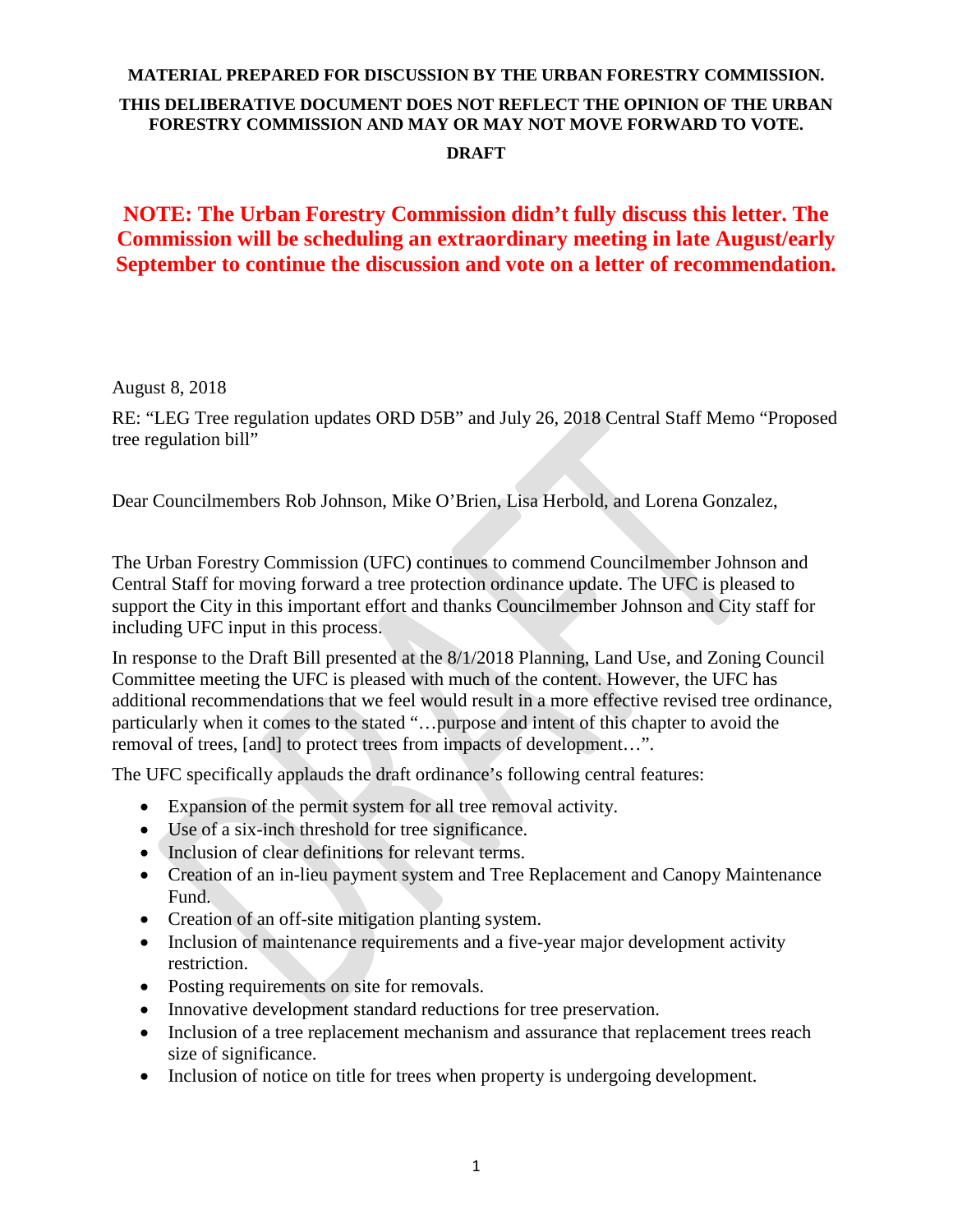# **NOTE: The Urban Forestry Commission didn't fully discuss this letter. The Commission will be scheduling an extraordinary meeting in late August/early September to continue the discussion and vote on a letter of recommendation.**

• Strong enforcement and penalties, particularly: I. *Change of Ownership* and J. *Civil Penalties*.

Taken together, these advancements will be paramount in preserving trees and expanding the city's canopy.

Despite the above successes, we strongly recommend the below adjustments to the draft ordinance:

#### **1. Do not remove protections for existing trees.**

*Concern*: This draft ordinance removes tree protections. The draft ordinance deals with how tree removals are to take place, but does not provide tree protections, and in fact removes existing protections for groves and exceptional trees. We feel strongly this will result in the loss of a substantial number of large trees and their replacement with smaller trees, leading to reduction, not increases in the city's tree canopy. We know that small trees do not provide the same value as large trees. Small trees, if they survive, take decades to replace the benefits we gain from large trees.

*Recommendation*: Please considering adding back in protections for exceptional trees, groves, and significant trees on undeveloped lots. Section 25.11.100 in the draft ordnance provides space for additional protections. Additionally, continue to enforce hard annual limits on the number of trees removed from anyone property where appropriate.

The identification of exceptional trees is not onerous or admiratively burdensome. To this point, the permit system already requires the involvement of an arborist, taking the identification task over from the landowner. Additionally, the draft ordinance retains the inclusion of the City of Seattle Tree List and List of Suitable Tree Species and expects its use by landowners; the inclusion of exceptional trees is fundamentally no different and could be part of these lists. Some of the proposed provisions in the draft ordinance, such as calculation of net canopy cover on a single lot following tree removal, appear to be far more administratively burdensome than simple tree identification would be.

#### **2. Modify use of canopy coverage percentages on single lots.**

*Concern*: Using calculations of canopy coverage percentage on single lots is problematic. Canopy coverage is a rough approximation that serves city-wide goals as a general aggregate metric. It is likely not as effective on the single lot scale. Some challenges include distinguishing trees and shrubs, and the treating all tree canopy regardless of significance of the tree the same.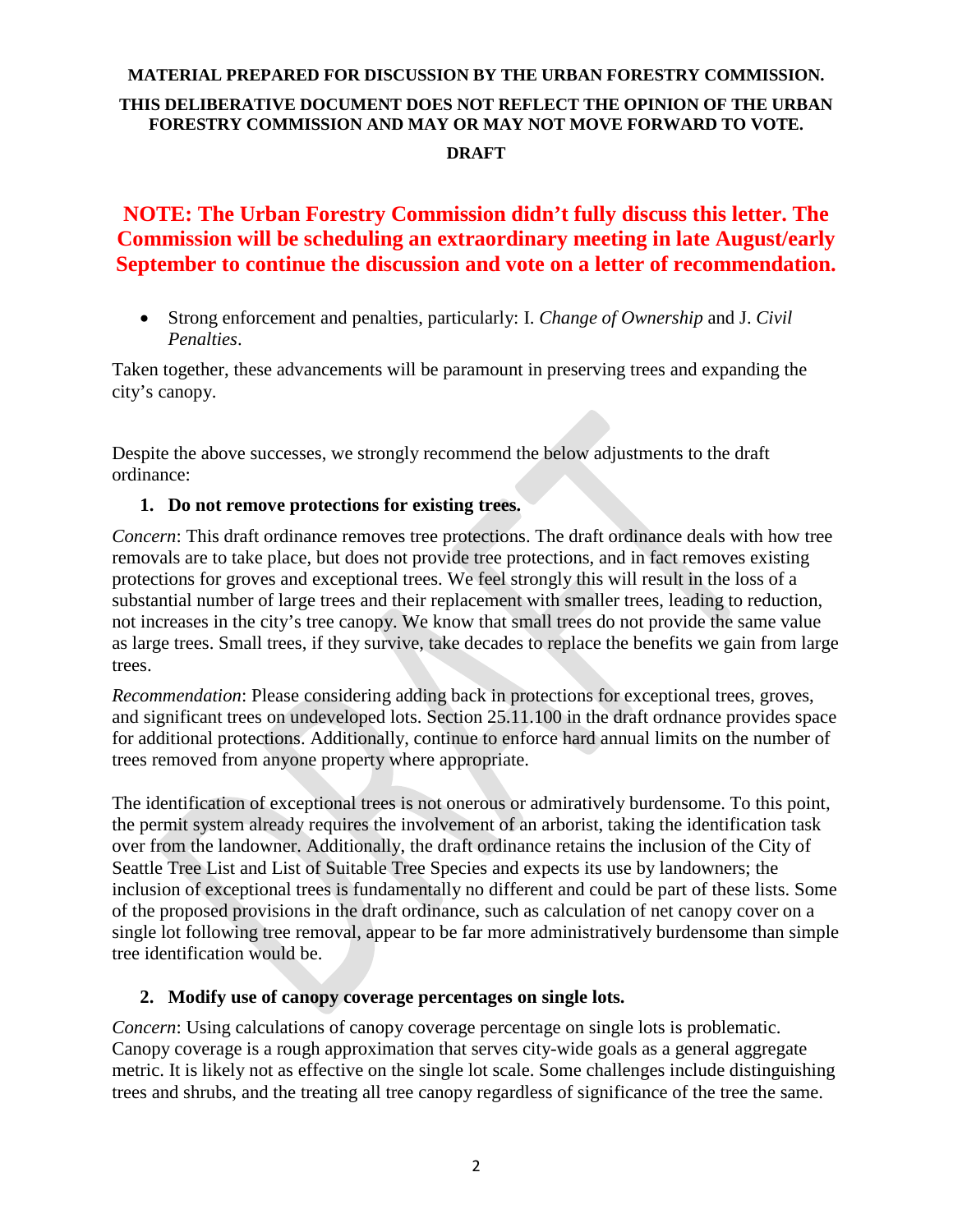# **NOTE: The Urban Forestry Commission didn't fully discuss this letter. The Commission will be scheduling an extraordinary meeting in late August/early September to continue the discussion and vote on a letter of recommendation.**

Trees are not evenly distributed throughout the city. Expecting them to be and expecting landowners to be equally interested or capable in managing trees is unrealistic and an ineffective approach. Due to preference and necessity some lots will have more trees than others. As constructed the Minor permit approach will lead to slow loss of canopy on tree covered lots, and little impact on lots without trees.

### *Recommendation A (for use if we vote 'no' on Item 1):*

Implement the same rules for all land uses. If a significant tree is removed, it must be replanted on site. If someone is unable to plant on site due to site conditions or development scenarios, then they must plant off-site or pay a fee-in-lieu. This creates an equitable, legible tree code that is easily followed appropriately and preserves the most trees possible.

### *Recommendation B (for use if we vote yes on Item 1, and modified by specifics determined in Item 2):*

If tree removal leads to net tree canopy above the percentage goal, then no replanting should be required on site. However, one must still mitigate for the loss through off-site planting or paying a fee-in-lieu. If removal leads to net tree canopy below the target, one must replant on site. If someone is unable to plant on site due to development scenarios, then they must plant off-site or pay a fee-in-lieu. This allows for canopy to be added to lots short of the percentage goal. It is important to provide a mechanism to add canopy when trees are removed, even if the particular lot has substantial canopy coverage.

Additionally, please require update of these zone-specific goals every five years in accordance with changes to the Urban Forest Stewardship Plan.

### **3. Require all permits to list size and species of trees removed and planted.**

*Concern*: Minor tree removal permit as described in the draft ordinance does not require documenting the size and species of trees removed. A central purpose of a permit system is to track lost trees and collect data for improving forest management. Not having basic information such as size and species runs counter to this goal, vastly reducing the value of a permit system.

*Recommendation*: All permits should require size and species for all tree removed or replaced. This basic information will improve forest management decisions and future policy. The inclusion of this information will also support additional tree preservation mechanisms such as an expectational tree list.